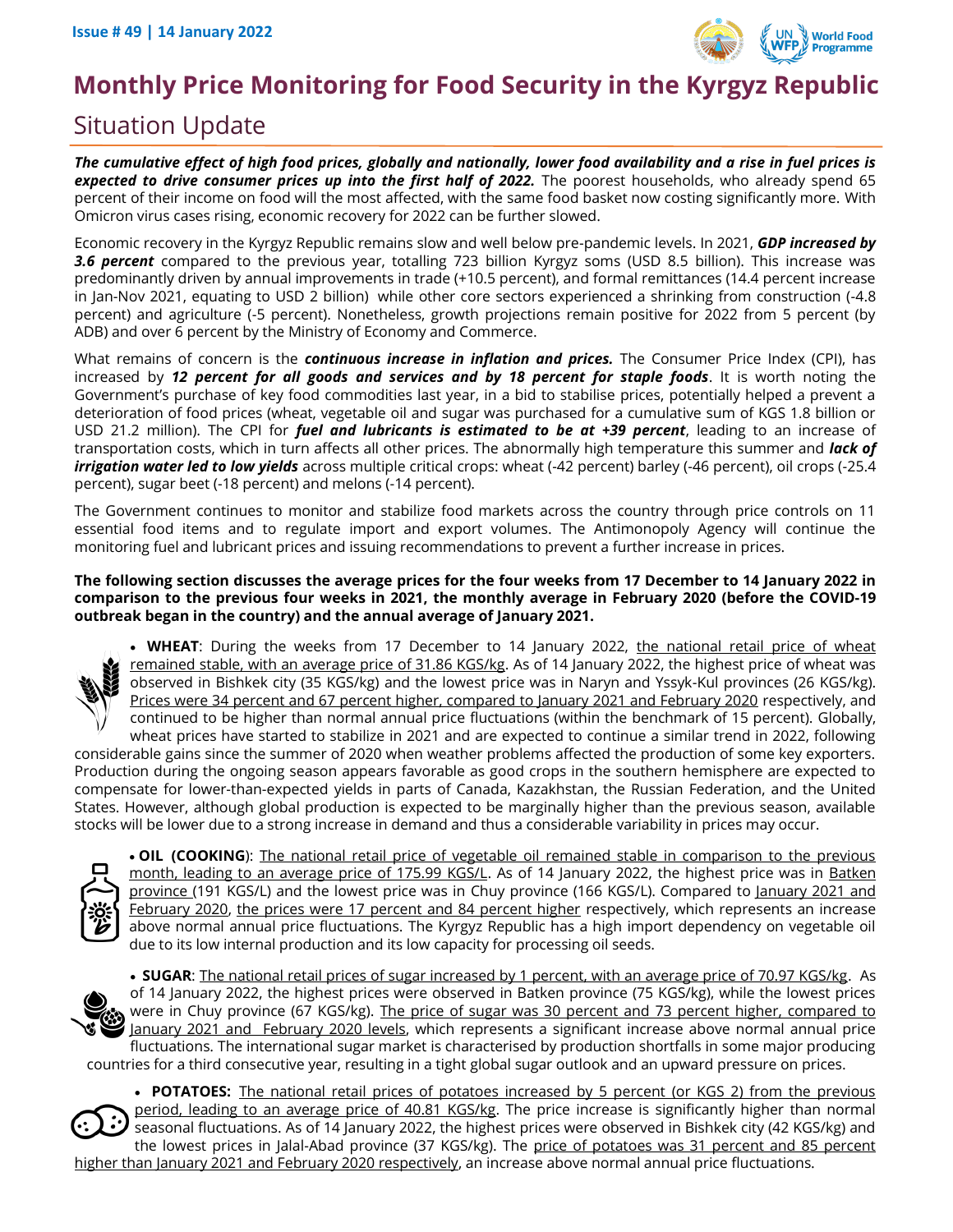## Situation Update





• **MILK**: The national retail prices of milk increased by 9 percent for mutton compared to the previous month's levels, with an average price of 51.54 KGS/l. As of 14 January 2022, the highest prices were observed in Jalal-Abad province at 55 KGS/l, and the lowest in Naryn province at 40 KGS/l. The prices of milk rose by 32 percent and 33 percent compared to January 2021 and February 2020 respectively, increases are above normal annual price fluctuations. The latest increase in the prices of milk in the Kyrgyz Republic was following

the seasonal price fluctuations and caused by headline inflation.

• **EGGS**: The national retail prices of eggs increased by 1 percent, leading to an average of 104.69 KGS/10 pcs. As of 14 January, the highest prices were observed in Naryn province (121 KGS/10 pcs), and the lowest in Bishkek city (102 KGS/10 pcs). Egg prices were 2 percent and 37 percent higher compared to the January 2021 and February 2020. The increase of egg prices in 2021 is due to lower domestic production as a result of dry conditions and higher prices for forage crops. As of November 2021, producer prices for wheat and barley remained 41 percent and 70 percent high compared to November 2020.



**EXCHANGE RATE**: The situation in the domestic foreign exchange market remained stable as the National Bank interventions prevented sharp fluctuations in the exchange rate. During the weeks from 17 December 2021 to 14 January 2022, the Kyrgyz som slightly depreciated from of 84.79 KGS to 84.78 KGS per 1 USD, the Russian ruble depreciated from 73.57 RUB to 74.57 RUB per 1 USD, and the Kazakh tenge slightly appreciated

from 435.54 KZT to 433.66 per 1 USD. Compared to January 2021, the Kyrgyz Som and Kazakh tenge depreciated by 1 percent and 2 percent, while Russian ruble remained stable. However, since March 2020, according to the exchange rate of the National Bank, these currencies had a sharp devaluation of 21 percent, 11 percent and 14 percent respectively against the US dollar. Lower informal remittance levels were among the factors affecting the weakening of the external position of the Kyrgyz som. Currency movements are one of the main driving forces of the retail prices of imported basic food commodities, including wheat, vegetable oil and sugar.

**GLOBAL OIL AND RETAIL PRICES**: Prices for fuels and lubricants in Kyrgyzstan have significantly increased over the year. The national retail prices for fuel (AI-92) significantly increased by 54 percent and for diesel by 52 percent as of 17 December 2021 compared to February 2021 levels (when oil retail prices went up), and compared to January 2021, prices increased by 65 percent and 61 percent respectively, reaching 59.16 KGS/l for fuel (AI-92) and 58.39 KGS/I for diesel. According to the Antimonopoly Agency, the rise of fuel prices in Kyrgyzstan is due to a decrease of production volumes in 2020 due to the epidemiological situation in the world and a decrease in the margin to the level of 2011, the growth in demand for petroleum products in the Russian Federation before spring field work, and an increase in excise taxes in the Russian Federation on gasoline, diesel fuel, motor oils and middle distillates. At the same time, according to the forecasts of Association of Oil Traders of Kyrgyzstan the price of diesel is expected to be stable in up-coming months of 2022 but there is a risk of price increase due to the global prices trends. The fuel and lubricant prices remained lowest in comparison with neighbouring countries and some EAEU countries.

In late 2021, some restrictions to mitigate the spread of COVID-19 began to return in many regions, notably Europe, even before the omicron variant surfaced. These restrictions, in combination with increased measures to combat the omicron variant, raised the possibility that global oil consumption could decline in the coming months and added downward pressure to oil prices. According to the latest EIA forecast, global oil prices will fall from 2021 levels. However, in the beginning of January 2022, the oil buying has improved, driven by supply outages and signs the Omicron coronavirus variant will not be as disruptive to fuel demand as previously feared. Globally, from 13 December to 10 January 2022, the prices of the two most prevalent grades of crude oil (Brent and WTI) increased from 71.19 USD per barrel to 78.11 USD per barrel, and WTI increased from 74.12 USD per barrel to 81.56 USB per barrel. As of 10 January 2022, WTI and Brent prices still remained 67 percent and 55 percent higher respectively, than March 2020 levels.

| Trends of Retail Prices of 12 Staple Foods (Weekly Trends) - Kyrgyz Republic |                                |                                |       |                                     |                                |                                |       |  |  |  |  |  |  |
|------------------------------------------------------------------------------|--------------------------------|--------------------------------|-------|-------------------------------------|--------------------------------|--------------------------------|-------|--|--|--|--|--|--|
|                                                                              | 17 Dec-14 Jan<br>2022 (KGS/kg) | 19 Nov-17 Dec<br>2021 (KGS/kg) | Trend |                                     | 17 Dec-14 Jan<br>2022 (KGS/kg) | 19 Nov-17 Dec<br>2021 (KGS/kg) | Trend |  |  |  |  |  |  |
| Bread (1st grade)                                                            | 55.18                          | 54.76                          | 1%    | Rice (medium)                       | 82.13                          | 81.87                          | 0%    |  |  |  |  |  |  |
| <b>Milk</b>                                                                  | 51.54                          | 47.11                          | 9%    | Sugar                               | 70.97                          | 70.66                          | $1\%$ |  |  |  |  |  |  |
| Meat (beef)                                                                  | 482.77                         | 481.06                         | 0%    | Wheat                               | 31.86                          | 31.86                          | 0%    |  |  |  |  |  |  |
| Meat (mutton)                                                                | 470.87                         | 474.43                         | $-1%$ | <b>Wheat flour (1st</b><br>grade)   | 41.06                          | 40.82                          | 0%    |  |  |  |  |  |  |
| Oil (cooking)                                                                | 175.99                         | 176.36                         | 0%    | <b>Wheat flour (high-</b><br>grade) | 51.54                          | 51.20                          | $1\%$ |  |  |  |  |  |  |
| <b>Potatoes</b>                                                              | 40.81                          | 38.72                          | 5%    | <b>Eggs</b>                         | 104.69                         | 103.44                         | $1\%$ |  |  |  |  |  |  |

This issue of the Price Monitoring Bulletin is prepared based on the operational daily food price data collected by the National Statistics Committee from 18 markets across the country and disaggregated at province level as the average value (Chuy province - Tokmok, Kara-Balta; Osh province - Osh, Uzgen, Kara-Suu and Nookat; Talas province - Talas and Manas; Naryn province - Naryn and Chaek; Batken province - Batken and Isfana; Jalal-Abad province - Jalal-Abad, Toktogul and Kerben; Yssyk-Kul province - Karakol and Balykchy; and Bishkek city). This is a secondary data analysis.

**For additional information on the Price Monitoring Bulletins, please contact WFP.Bishkek@wfp.org**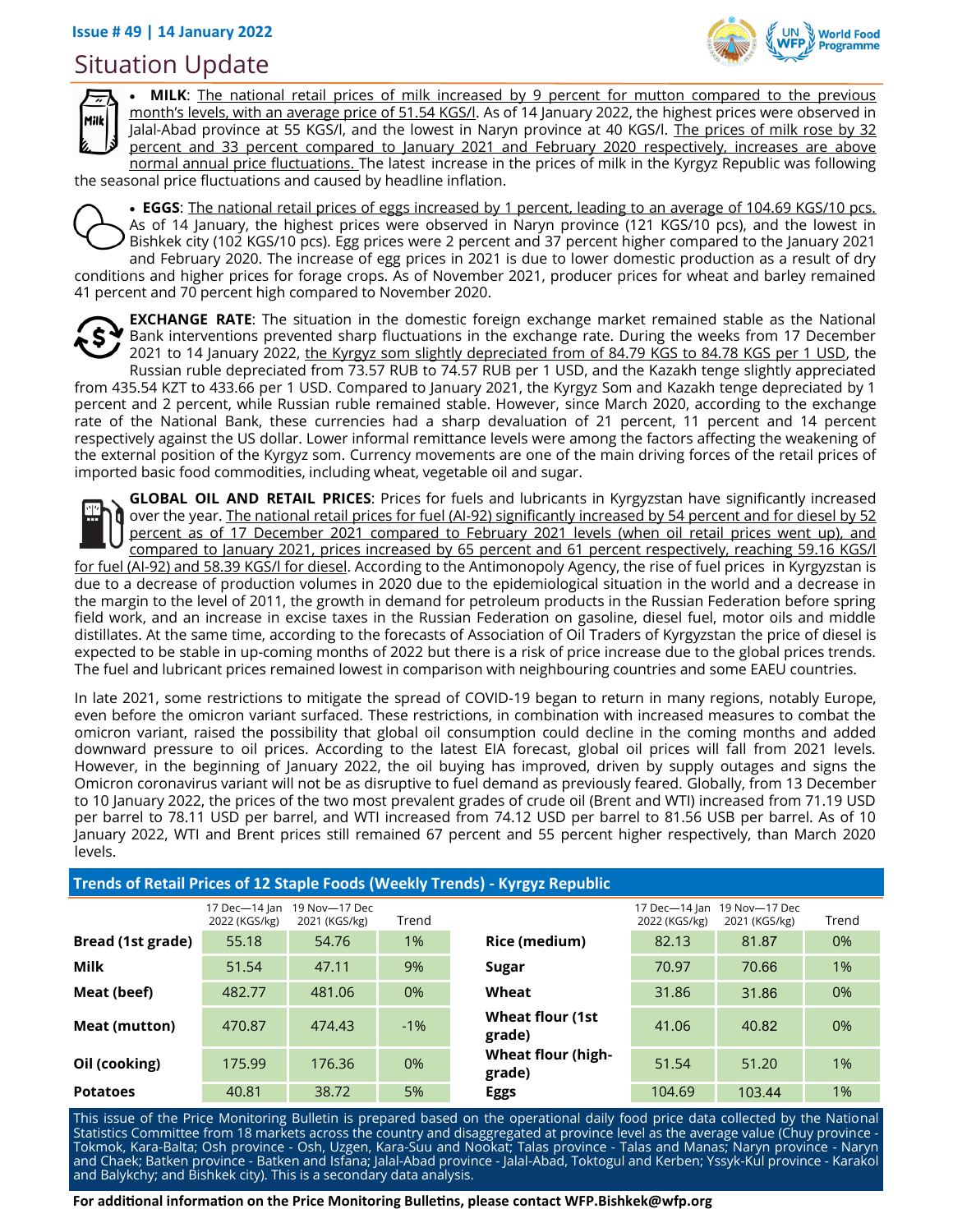### **Price Monitoring for Food Security in the Kyrgyz Republic <b>Issue # 49 | 14 January 2022**

#### **WHEAT**

#### **Pic 1. Retail wheat prices (KGS/kg)**



**Pic 2. Growth rate of wheat, as a percentage of the daily prices from the previous average monthly price**



### POTATO



**Pic 3. Retail potatoes prices (KGS/kg)** 

**Pic 4. Growth rate of potatoes, as a percentage of the daily prices from the previous average monthly price**



#### OIL (COOKING)



**Pic 5. Retail vegetable oil prices (KGS/l)** 

**Pic 6. Growth rate of vegetable oil, as a percentage of the daily prices from the previous average monthly price**



#### EXCHANGE RATE GLOBAL OIL PRICES





**Pic 7. Exchange rates of the Russian ruble, Kyrgyz som and Kazakh tenge against the US dollar (source: National Banks of Russia, Kazakhstan and Kyrgyzstan)**